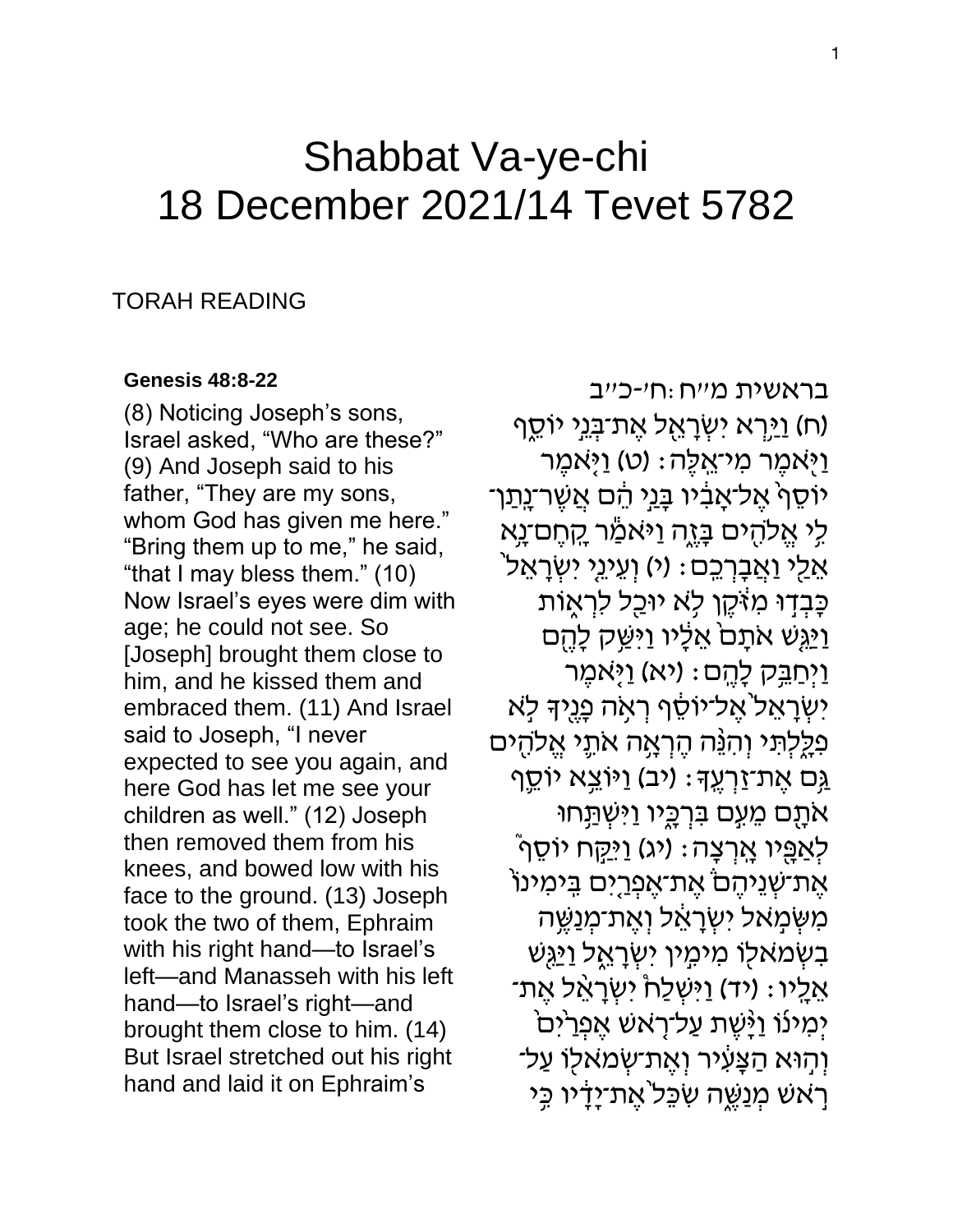head, though he was the younger, and his left hand on Manasseh's head—thus crossing his hands—although Manasseh was the first-born. (15) And he blessed Joseph, saying,

"The God in whose ways my fathers Abraham and Isaac walked,

The God who has been my shepherd from my birth to this day— (16) The Angel who has redeemed me from all harm— Bless the lads.

In them may my name be recalled,

And the names of my fathers Abraham and Isaac,

And may they be teeming multitudes upon the earth." (17) When Joseph saw that his father was placing his right hand on Ephraim's head, he thought it wrong; so he took hold of his father's hand to move it from Ephraim's head to Manasseh's. (18) "Not so, Father," Joseph said to his father, "for the other is the first-born; place your right hand on his head." (19) But his father objected, saying, "I know, my son, I know. He too shall become a people, and he too shall be great. Yet his younger brother shall be greater than he, and his offspring shall be

ּמְנַשֶּׁה הַבְּכִוֹר: (טו) <u>וַיְבָרֶ</u>דְּ אֶת־ יֹוֹסֵף וַיּאמַר הָאֱלהִ֫ים אֲשֶׁר הִתְהַלְּכֹּוּ אֲבֹתַי לְפָנָיוֹ אַבְרָהָם וְיִצְחָק הָאֱלֹהִים הָרֹעֱה אתִי ּמְעוֹדֵי עַד־הַיִּּוּם הַזֶּה: (טז) הַמַּלְאָךְ הַגּאֵל אתו מכָל־רָע יְבָרֵךְ אֶת־הַנְּעָרִים וְיִקָרֶא בָהֶם ְשְׁמִ֫י וְשֵׁם אֲבֹתֵּי אַבְרָהָם וְיִצְחֶק וְיִדְגָּוּ לָרָב בְקֶרֶב הָאֲרֶץ: (יז) וַיַּרְא יוֹסֵׁף כִּי־יָשִׁית אָבִיו יַד־ יִמִינֶו עַל־רָאשׁ אֵפ<u>ְּר</u>ִיִּיִם <u>וַיִּ</u>רַע בִּעֵינָיו וַיּתִמְךָ יַד־אָבִ֫יו לְהָסִיר אתָה מֵעַל ראש־אֶפְרַיִם עַל־רָאש ֹמְנַשֱה: (יֹח) וַיָּאמֶר יוֹסֳֵף אֶל־ אָבִיו לא־כֵן אָבֵי כִּיזֶה הַבְּכֹֹר (יט) אים יִמִינְךָ עַל־ראשִׂו: וַיִּמָאֵן אֲבָ֫יו וַי<sup>ָּ</sup>אמֶר<sup>י</sup> יָדַעְתֵּי בְנִי יָדַעְתִּי גַּם־הָוּא יִהְיֶה־לְעָם וְגַם־ ֿהִוּא יִגְדָל וְאוּלָם אָחִיו הַקָּטן י<u>ְגְד</u>ַל מִמֶּנּוּ וְזַרְעָו יִהְיֶה מְלָא־ ֿהַגּוֹיִם: (כ) וַיְבָּ֫רְכֵۢם בַּיּֽוֹם הַהוּא ֿ לֵאמוֹרֹ בְּדָ יִבְרֶךְ יִשְׂרָאֵל<sup>י</sup>לֵאמֹר יִשְמִךְ אֱלֹהִים כְּאֱפְרֵיִם וְכִמְנַשֶּׁה ֿוַיָּשֶׂם אֶת־אֶפְרַיִם לִפְגֵי מְנַשֶֶּֽה: (כא) וַיָּאמֶר יִשְׂרָאֱל<sup>י</sup>אֲל־יוֹסֵף ֿהִגְּה אָנכִי מֵת וְהָיָה אֱלֹהִים ּעִמָּבֶׁם וְהֵשְיב אֱתְּכֶֶׁם אֱל־אֶרֶץ ּאֲבֹתֵיכֶם : (כב) וַאֲנְי נָתַתֵּי לְדְ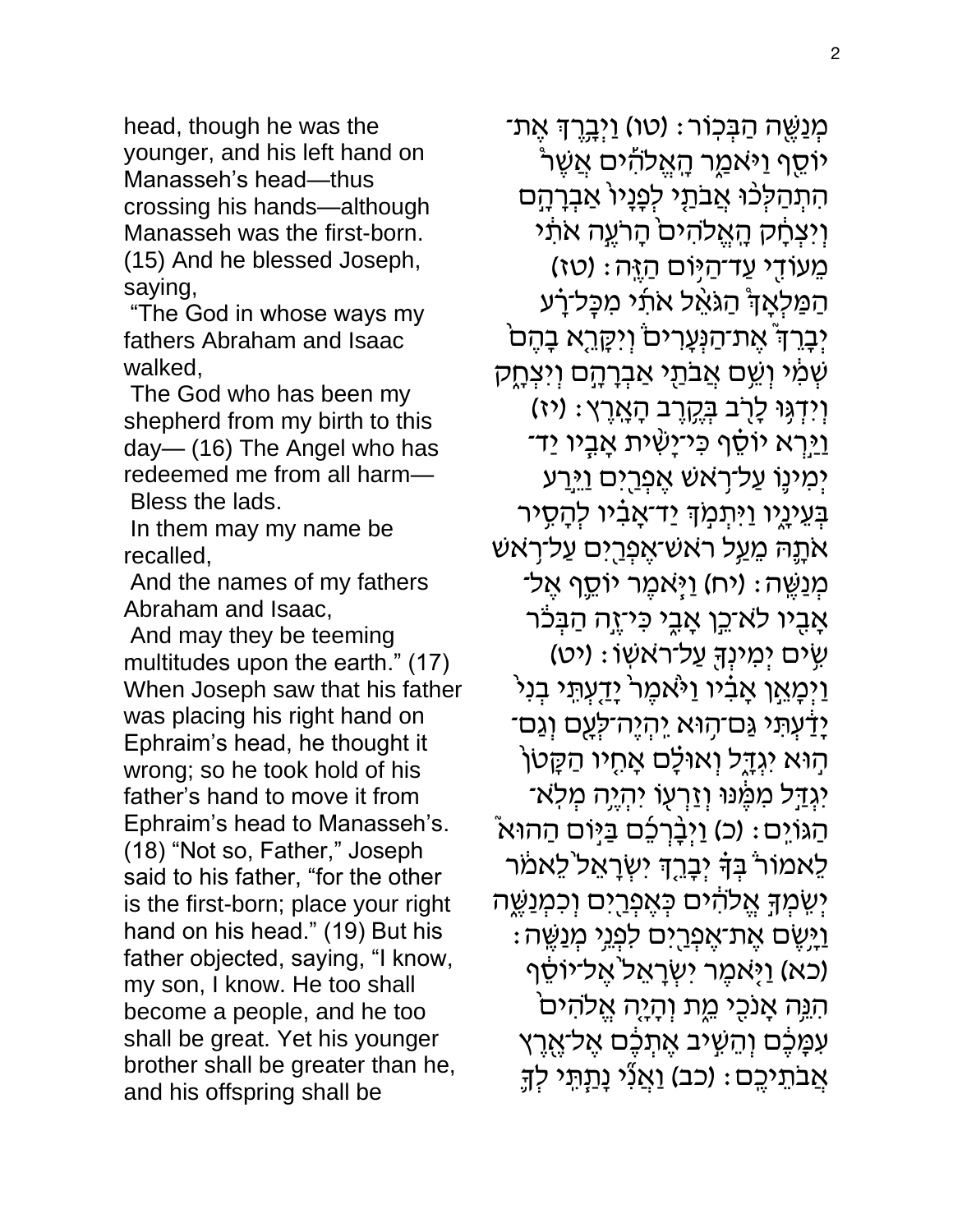plentiful enough for nations." (20) So he blessed them that day, saying, "By you shall Israel invoke blessings, saying: God make you like Ephraim and Manasseh." Thus he put Ephraim before Manasseh. (21) Then Israel said to Joseph, "I am about to die; but God will be with you and bring you back to the land of your fathers. (22) And now, I assign to you one portion more than to your brothers, which I wrested from the Amorites with my sword and bow."

HAFTARAH READING

#### **[Isaiah 65:17-25](https://www.sefaria.org/Isaiah.65.17-25)**

(17) For behold! I am creating A new heaven and a new earth; The former things shall not be remembered, They shall never come to mind. (18) Be glad, then, and rejoice forever In what I am creating. For I shall create Jerusalem as a joy, And her people as a delight; (19) And I will rejoice in Jerusalem And delight in her people. Never again shall be heard there The sounds of weeping and wailing. (20) No more shall there be an infant

ֹשְׁבֶם אַחֻד עַל־אַחֱידָּ אֲשֶר לָקַחְתִּי מִיַּד הָאֱמרִי בְּחַרְבִּי  $\{ \Omega \}$  : וְבְקַשְׁתֵֵּי

[ישעיהו](https://www.sefaria.org/Isaiah.65.17-25) [ס״ה:י״ז-כ״ה](https://www.sefaria.org/Isaiah.65.17-25)

(יז) כֵּי־הִנְנֵי בוֹרֱא שָׁמַיִם חֲדָשִׁים

- ֿוָאֶרֵץ חֲדָשֶׁה וְלָא תִזָּכַ<sup>ּ</sup>רְנָה ָהַרֵאשׂנֹות וְלָא תַעֲלִינַה עַל־לֵב:
- (יח) כֵּי־אָם־שֵׂישְׂוּ וְגִיׁלוּׂ עֲדֵי־עַד
- 
- אֲשֱר אֲנֵי בוֹרֵא כִּיْ הִנְנִי בוֹרֵא
- ּאֵת־יִרוּש<u>ָל</u>ֶם גִּילֻה וְעַמֶּהּ מָשְׂוֹשׂ יט) וְגַלְתָּי בִירוּשָׁלַָם וְשַׁשְׂתָּי)
	- בְעֲמֵי וְלֹא־יִשָּׁמֵע בַּהֹ עוֹד קוֹל